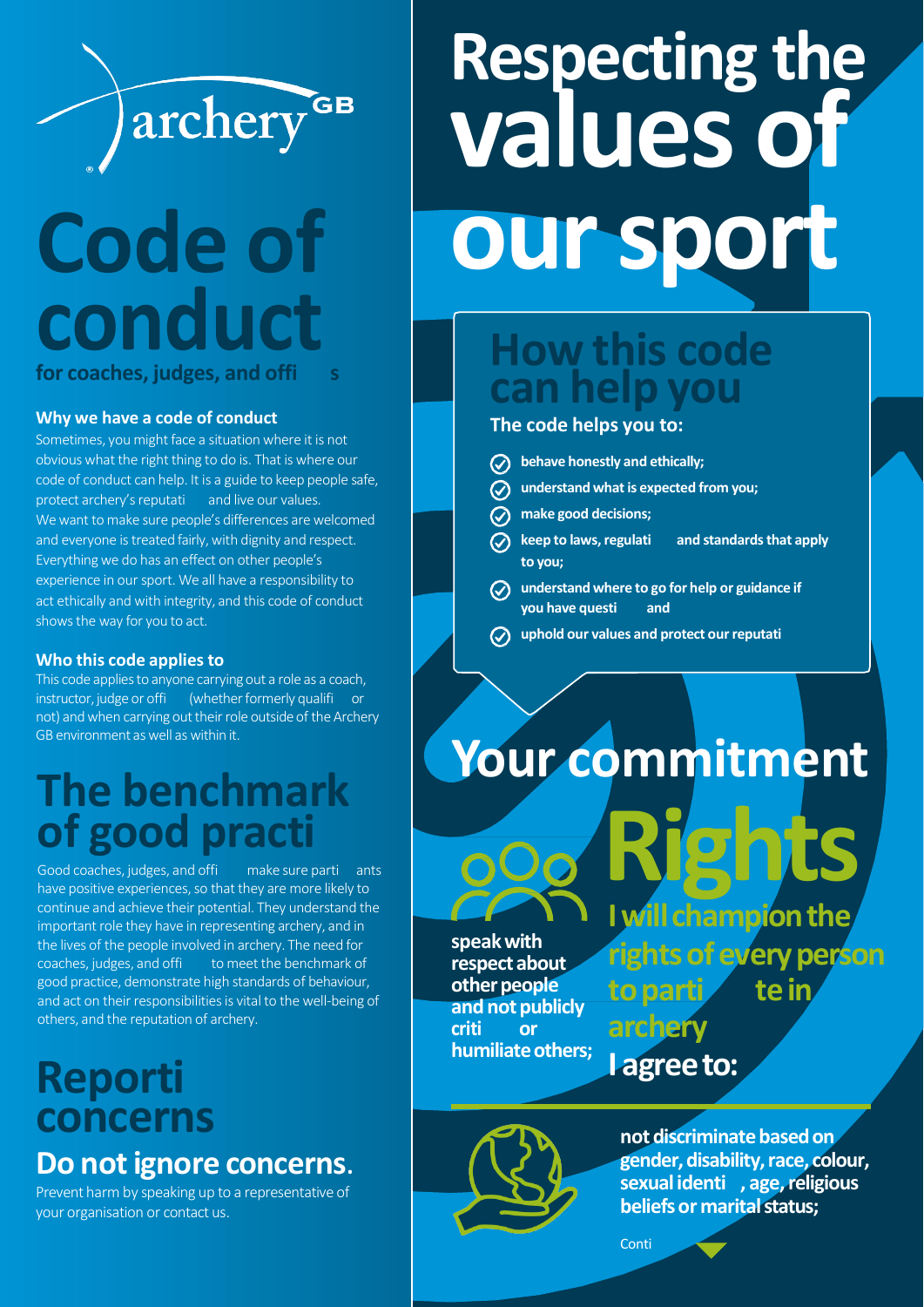# **Relati**

I will form relati s with parti ts based on honesty, trust, and respect.

### I agree to:



place the safety, well-being and enjoyment of archers fi st:



S

challenge any form of discriminati



encourage archers to take responsibility for their own development and acti



provide feedback to others in a way that shows respect and care.



allow archers to be involved in the decision-making process;

only use physical contact that is appropriate and necessary, and with approval from the archer;



use social media and messaging appropriately and responsibly;

make sure parents and carers of young archers understand what they can expect from me and make sure activiti are suitable for the archer's capability and level of maturity (development stage for children and young people);



not work with another coach's archer without fi st discussing this with both the coach and the archer;

## I will demonst I agree to:

ersonal beh

use positi e language; be a role model and set a positi e example to all those involved in archery;

have a clean, ti, and presentable appearance;

be prepared and punctual;

display dignity and professionalism towards everyone involved in archery;

not smoke, drink alcohol or use recreati drugs while coaching, judging or offication and

operate within the rules of shooti, Archery GB policies, and the spirit of the sport.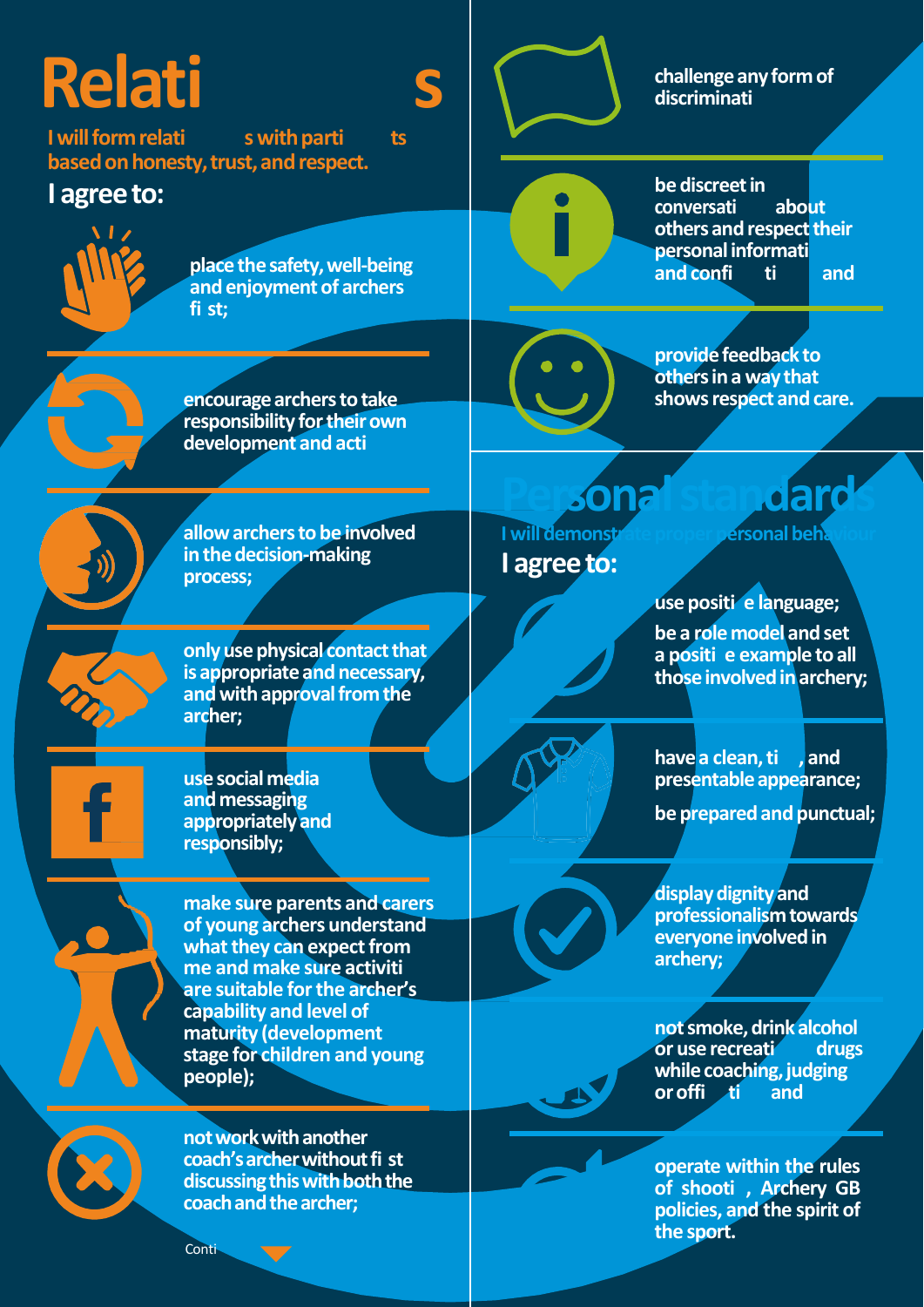

**not** get involved in **inappropriate personal<br>relati s (coaches. relati s(coaches,judges andoffi are in a positi of** power and trust and may **be found** guilty of abusing<br>this positi in line with the **in** line with the **SexualOffencesAct);**

**not take part in any form of abuse (physical, sexual, property** and **property** contained by **a emoti , neglect or bullying;and**

**followthe reporti guidelinesofthe club, or** governing **body– taking no acti is unacceptable.**

### **Thepoliciesyouneedtobeawareof**

Here is a summary of our rules and policies. Full details are available at **[www.archerygb.org](http://www.archerygb.org/)**

- **Rules ofshooti**
- **Policy forsafeguarding children, young people and vulnerable adults**
- **Equality policy**
- **Disciplinary policy**
- $\odot$ **Anti rules**

### **Where you can learn more**

We endorse UK Coaching's Coaching Code of Practice for Sports Coaches (available at **www.ukcoaching.org**) which provides a thorough guide for good and safe coaching practi

### **Breakingthecodeof conduct**

We have the right to investigate any alleged action that does not keep to this code of conduct, and which may bring archery into disrepute, and to take disciplinary action in line with our policies. We will use the code of conduct for coaches and offi and the UK Coaching Code of Practice for Sports Coaches, when dealing with allegations and complaints, andwhen deciding what action to take.

| <b>Version</b> | Approved<br>by the<br><b>Board</b> | <b>Next</b><br>review<br>date | <b>Director</b><br>responsible<br>for the review<br>of the policy | <b>Officer</b><br>responsible<br>for the<br>review of<br>procedures |
|----------------|------------------------------------|-------------------------------|-------------------------------------------------------------------|---------------------------------------------------------------------|
| OPP-06c-01     | September<br>2018                  | <b>July 2020</b>              | Chief<br>Executive                                                | Head of<br>Ethics and<br>Integrity                                  |



## **Professional standards**

**I** am committed to demonstrati **professional standards.** 

**l** agree to:



**complete training and qualifi ati opportuniti togive me the skillsI need and provide this assurance toothers;**

**work in an open and honest way; promote good practi in others and challenge poor practi**



**createa safe environment** for me and the people around me;





use <mark>self-analysis an</mark>d<br>reflecti to improve **to improve my performance;**

**encourage and take part in opportuniti to learn with other coaches, judges,<br>office and archers: offi andarchers;**



**notmisrepresentmylevelof trainingorqualifi ati not take on any roles for whichI'mnottrainedor** to do; and

**have a working knowledge ofthe faciliti where I work (for example, emergencyprocedures and risk assessment).**